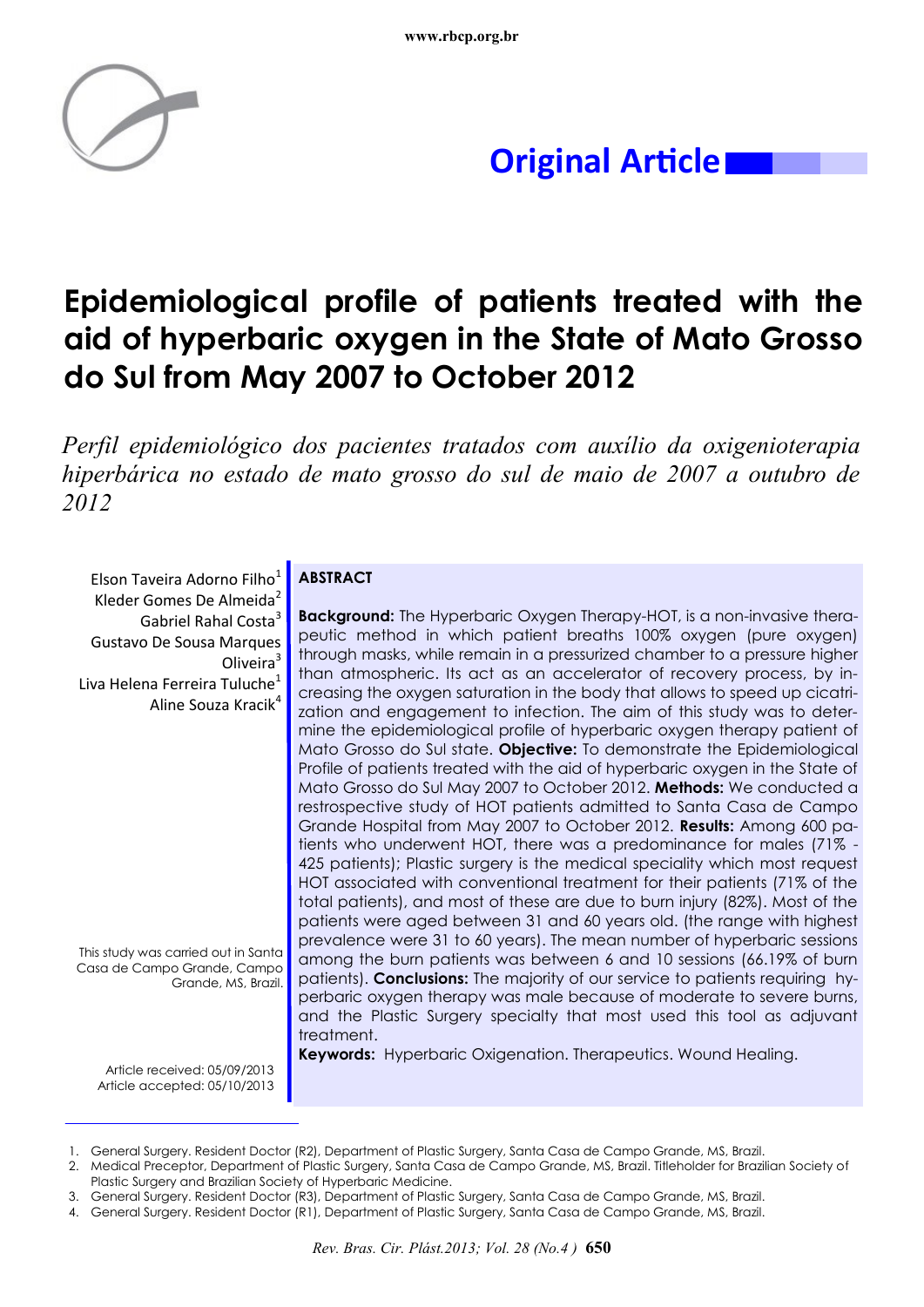#### **www.rbcp.org.br**

#### **RESUMO**

**Introdução:** A oxigenoterapia hiperbárica – OHB é uma modalidade terapêutica não invasiva em que o paciente respira oxigênio a 100% (oxigênio puro), com o uso de máscaras, enquanto permanece em uma câmara pressurizada a uma pressão superior à atmosférica. Seu papel é atuar como um acelerador do processo de recuperação, por meio do aumento da saturação de oxigênio no organismo, que permite a aceleração nas cicatrizações e no combate a diversas infecções. **Objetivo:** Demostrar o perfil epidemiológico dos pacientes tratados com auxílio da oxigenioterapia hiperbárica no Estado de Mato Grosso do Sul, de maio 2007 a outubro 2012. **Método:** Realizou-se estudo retrospectivo dos pacientes admitidos na Santa Casa de Campo Grande, que utilizaram oxigenioterapia hiperbárica, de maio de 2007 a outubro de 2012. **Resultados:** Dos 600 pacientes que se submeteram à OHB, predominou o sexo masculino (71% - 425 pacientes); A cirurgia plástica foi a especialidade que mais solicitou OHB associada ao tratamento convencional de seus pacientes (71% do total de pacientes), sendo destes a maioria devido à lesão por queimadura (82%). O intervalo de idade de maior prevalência foi dos 31 aos 60 anos. A média do número de sessões de hiperbárica, dentre os pacientes com queimadura, foi entre 6 e 10 (66,19% do total de queimados). **Conclusões:** A maioria dos pacientes que necessitavam de oxigenioterapia hiperbárica era do sexo masculino devido a queimaduras moderadas a graves, sendo a Cirurgia Plástica a especialidade que mais utilizou esta ferramenta como tratamento adjuvante.

**Descritores:** Oxigenação Hiperbárica. Tratamento. Cicatrização.

#### **INTRODUCTION**

Hyperbaric medicine involves treating patients with hyperbaric oxygen (HBO) therapy, a non -invasive therapy in which patients breathe 100% oxygen, while remaining in a pressurized chamber at a pressure greater than atmospheric pressure<sup>1</sup>.

HBO therapy has been used for inflammatory, infectious, and ischemic conditions for over 50 years worldwide, and is recognized by the Brazilian Federal Council of Medicine. It is employed as a treatment in diverse clinical situations, including the treatment of burns. However, there has been controversy about how this technique is to be used and which patients it can benefit<sup>2</sup>. The purpose of HBO therapy is to accelerate the recovery process, by increasing oxygen saturation in the organs, which speeds up healing and helps combat diverse infections. .

Hyperbaric chambers gradually increase ambient pressure and maintain it without variations in the hyperbaric pressure for the duration of the intended period (Figures 1 and 2). There are two types of hyperbaric chambers used in medicine. The first is a multipatient chamber, which involves several patients simultaneously. These are pressurized with air until it reaches the pre-fixed pressure level, and the patients then breathe pure

oxygen through well-adapted masks or sealed hoods. The second type is a monopatient chamber, which treats only one patient at a time. These are directly pressurized with oxygen and the patient breathes freely, without the need for masks or other devices<sup>1</sup>.

Hyperbaric medicine was developed in Europe in 1662, following observations by Henshaw, an Englishman who practiced medicine. He found that people living in mountainous regions showed a marked improvement in wounds when they underwent treatment in coastal regions, and formed the hypothesis that this improvement was due to the difference in atmospheric pressure. To prove such observations, he built a "*domicilium*"––a pressure vessel––in which he began to apply "baths of compressed air" to people with acute conditions. The results obtained by Henshaw for these "pressure baths" at pressures higher than atmospheric pressure were positive, thus giving rise to hyperbaric medicine<sup>3,4</sup>.

During the 1930s, studies suggested that oxygen could play an important role in the treatment of decompression illnesses associated with diving. However, since oxygen is highly combustive, it took three decades for the development of equipment that would allow its safe administration. Studies then arose confirming the advantages of HBO ther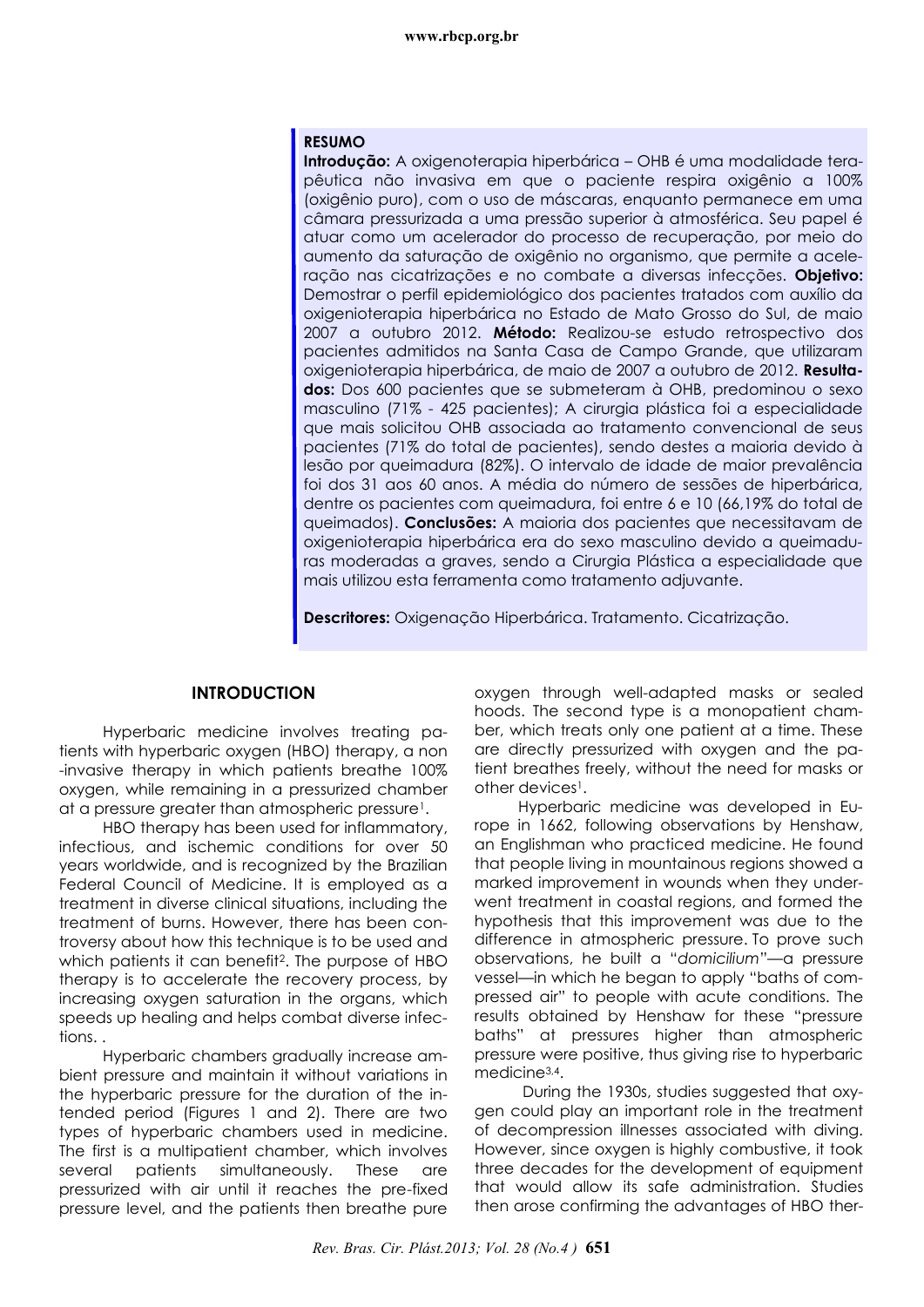apy and it was found that inhaling pure oxygen, inside hyperbaric chambers, increased the oxygenation rate of blood in all body tissues. Hence, it was concluded that such an increase could help fight infections, accelerate healing processes, and enhance antibiotic therapy.



*Figure 1 - Hyperbaric chamber gradually increases ambient pressure and maintains it without variation at the hyperbaric level during the duration of the treatment.*



*Figure 2 – – Frontal view of the hyperbaric chamber.*

### **OBJECTIVE**

To demonstrate the epidemiological profile of patients treated HBO therapy in Mato Grosso do Sul, Brazil between May 2007 and October 2012.

### **METHOD**

A retrospective study was carried out at Santa Casa Misericórdia de Campo Grande through review of patient medical records from between May 2007 and October 2012, from which it was determined that 600 patients underwent HBO therapy in the state of Mato Grosso do Sul. The departments requesting HBO therapy for patients were orthopedics, plastic surgery, vascular surgery, cardiac surgery, thoracic surgery, general surgery, and clinical medicine. All patients who underwent HBO therapy completed a minimum number of hyperbaric chamber sessions, e.g., 10 sessions, increasing the number of sessions as requested by the assistant doctor. Patients did not undergo HBO therapy if there were signs of hemodynamic involvement.

#### **RESULTS**

Out of the 600 patients who underwent HBO therapy between 2007 and 2012, the majority was male (approximately 71% or 425 patients) ( *Figure 3) .* The plastic surgery department most frequently requested HBO therapy as a conventional treatment for patients, corresponding to 71% of all patients in the current study, followed by vascular surgery, which accounted for 17% of patients; orthopedics, with 5.3%; cardiac surgery, with 3%; thoracic surgery, with 2%; clinical medicine, with 1%; and general surgery, with 0.7% (Figure *4)*. The total and mean number of HBO therapy sessions performed during the study period were 5,712 and 9.52 sessions, respectively. The total number of HBO therapy sessions per discipline was as follows: plastic surgery, 3,977 sessions; vascular surgery, 911 sessions; orthopedics, 468 sessions; cardiac surgery, 190 sessions; thoracic surgery, 82 sessions; clinical medicine, 45 sessions; and general surgery, 39 sessions (*Figure 5)*. Burns to the skin were the leading condition requiring HBO as a treatment in addition to the other conditions; out of the 428 patients from the plastic surgery department who underwent HBO therapy, 349 had burns.

### **DISCUSSION**

HBO is a complementary treatment, used as a coadjuvant treatment for various conditions, both acute and chronic, whether they are of an ischemic nature, infectious, traumatic, or inflammatory. In general, it is applied in serious cases and where there is resistance to conventional treatment; most conditions in which it is employed involve an unpleasant prognosis and high costs to the physical integrity of the patient. The use of HBO is increasing throughout the world as it provides two of the major benefits of contemporary medicine: lower costs and high efficiency. De-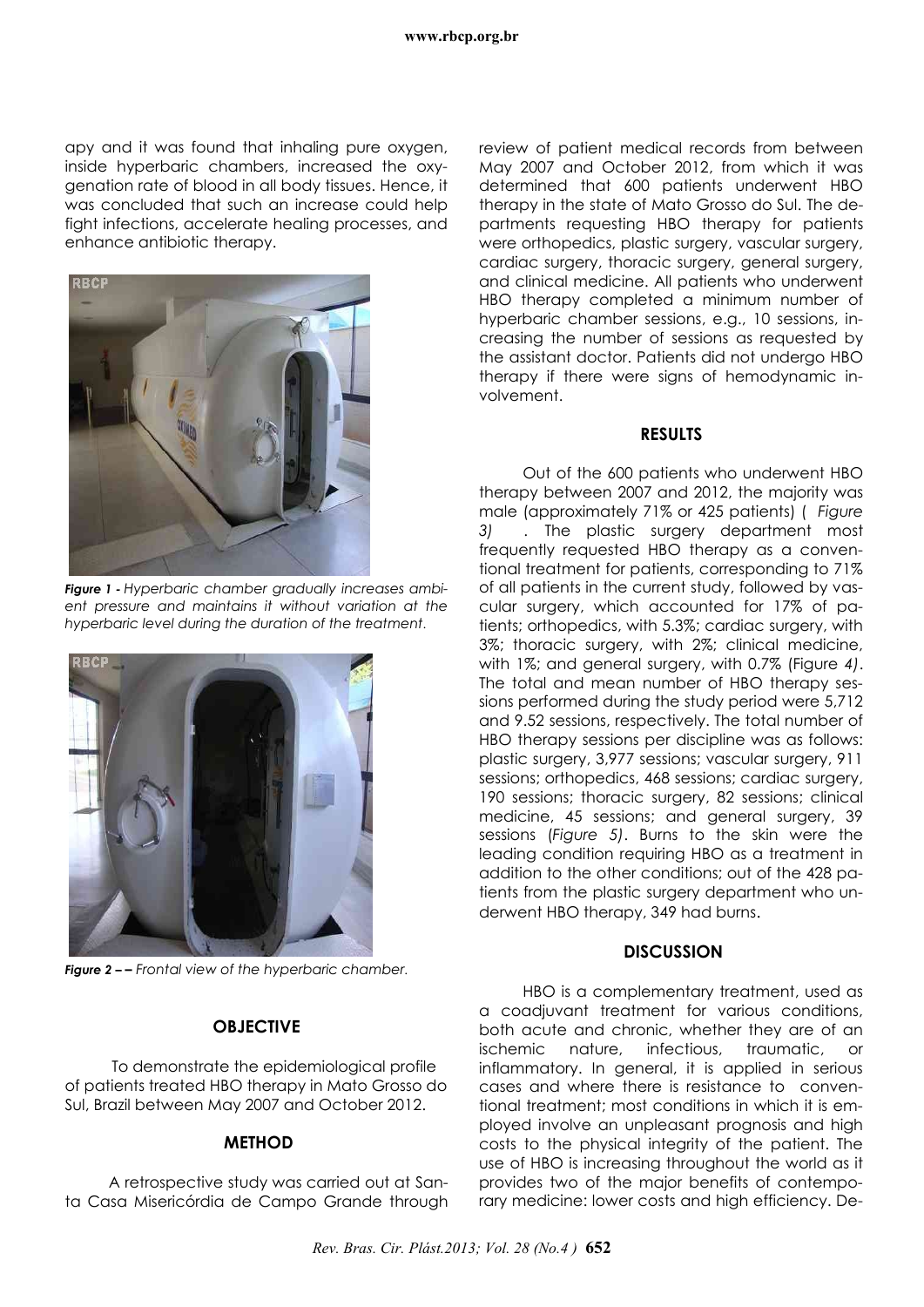creasing the response time improves the results of the scarring process, thereby decreasing the incidence of relapse, surgery, mutilation, graft rejection, deformed burn scars, administration of medicines, and long hospital stays.

HBO therapy has the following benefits:

 Vasoconstriction – favorable in cases of edema;

 Antimicrobial and antibacterial effect – facilitating the action of leukocytes and decreasing the production of toxic substances;

Enhancing the effects of various medicines;

 Increase in the oxygenation of blood – by increasing the amount of oxygen dissolved in the plasma;

 Growth of new capillary beds or neovascularization;

 Re-establishing the oxygenation of tissues – in the case of intoxication by carbon monoxide;

 Elimination of gaseous embolisms – in the case of diving accidents.

The number and frequency of sessions are always indicated by the hyperbaric or assistant doctor, depending on the condition with which the patient presents, but it can be said that, in most cases, the treatment is performed on a daily basis. The sessions last between 90 and 120 minutes and are monitored by a responsible professional, who remains with the patients throughout the duration of a session. In case of the need for venous infusions, transfusions, or the draining of wounds or cavities during the session, the responsible professional will perform the necessary procedure.

In Brazil, the Federal Medical Council, in accordance with the indications of the Brazilian Society of Hyperbaric Medicine and the *Undersea & Hyperbaric Medical Society* (EUA), amended in 1995, the Resolution nº 1457, regulating the application of this treatment.

Main indications:

- Gaseous embolism;
- Decompressive illness;
- Traumatic air embolism:

 Carbon monoxide poisoning or smoke inhalation;

- Cyanide poisoning or cyanide derivatives;
- Gas gangrene;
- Fournier's syndrome;

 Necrotizing soft tissue infections: cellulite, fasciitis, myositis;

 Traumatic acute ischemia: crush injury, compartment syndrome, reimplantation of amputated limbs, and others;

 Acute vasculitis of an allergic etiology, due to medicines or biological toxins (arachnids, snakes, and insects);

Thermal or electric burns;

• Refractory lesions: skin ulcers, diabetic foot lesions, bedsores, ulcers due to autoimmune vasculitis, dehiscence of sutures.

Many comparative studies have systematically shown that the increasing use of HBO therapy as the conventional treatment reduces the final cost of treatment, since it reduces the length of hospital stay, as well as the number of dressings and surgeries and the use of medicines<sup>5</sup>. When there is a real need for mutilating surgeries, their amount and the extent to which they are used are reduced. Besides cost, the esthetics of the final result must be taken into account. The use of conventional treatment only is accompanied by the loss of tissue due to necrosis and resections, as well as scarring with deformations, with both esthetic and functional damage<sup>6</sup>.

Treatment with HBO has two principles: the mechanical action exerted by pressure usually above 2 atm, and hyperoxygenation due to the use of 100% oxygen, which increases the partial pressure of oxygen in the tissues. With the use of HBO as an adjuvant treatment, a reduction in the healing time is observed, as well as more esthetically pleasing wound healing; microvascular integrity is maintained, edema is minimized, and essential substrates required for tissue vitality are promoted.

When HBO is not used in the early stages of the treatment of burns, it could still be used at a later stage in patients who demonstrate poor recovery. In these cases, the most frequent use is in the treatment of secondary infections, both on burns and in painful regions, or even on grafted tissue. The desired effects are infection control and tissue restoration, as with other types of infections8.

However, HBO therapy must be reserved for use in cases in which some benefit may be expected; also, it should never be viewed as a substitute for some or all of the care that is advocated in the proper treatment of burns.

Certain concepts have already been established regarding the use of HBO therapy: (1) normal adequately oxygenated tissues do not become "more normal" with HBO therapy; (2) HBO therapy does not promote the reversal of definitive lesions (necrosis, degeneration); (3) HBO therapy can and must be accompanied by conventional treatments; (4) the conventional treatments applied together with HBO therapy will need to be modified in quantity and intensity8.